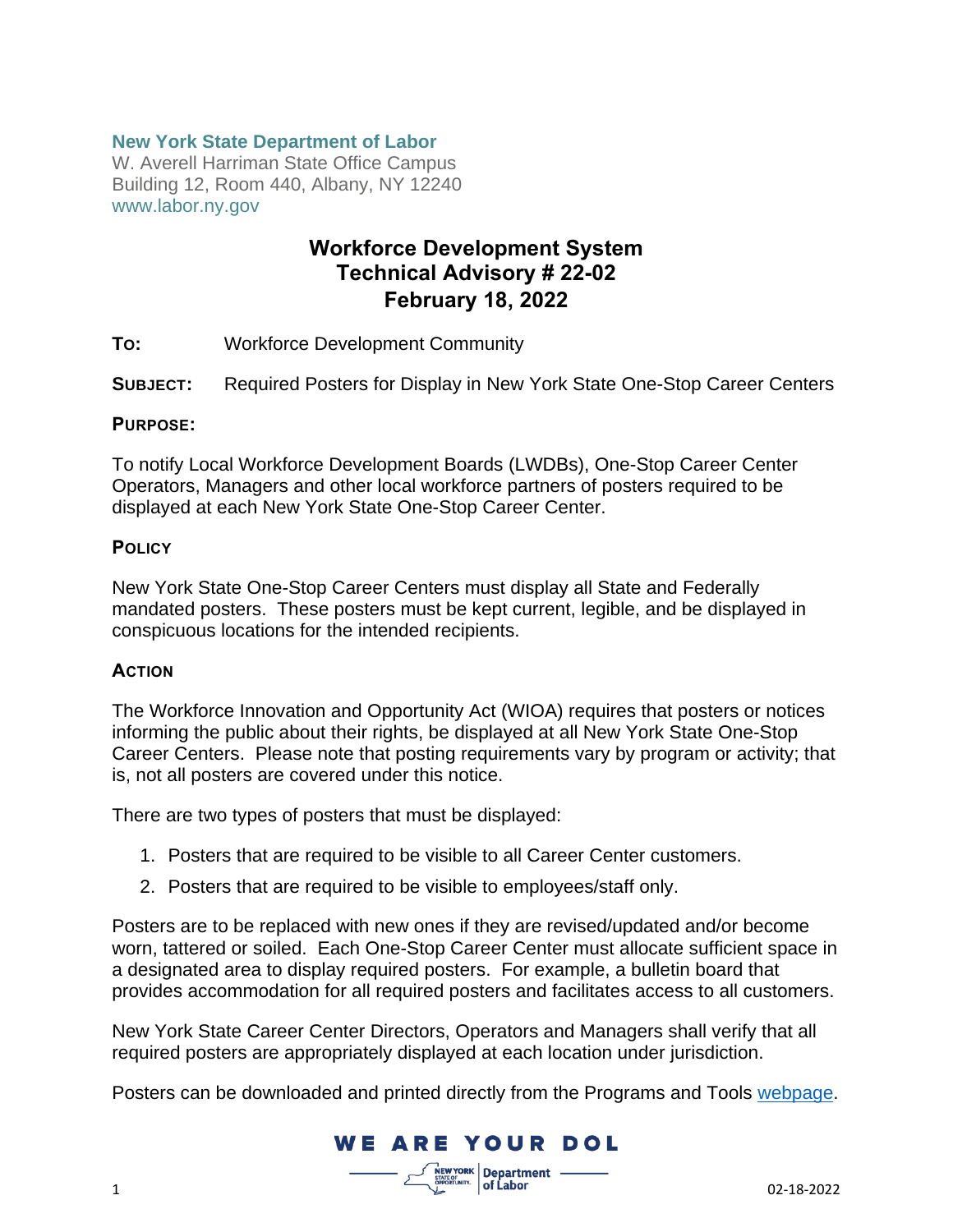#### **REFERENCES**

Title VI of the Civil Rights Act of 1964, as amended,

Section 504 of the Rehabilitation Act of 1973, as amended,

The Age Discrimination Act of 1975, as amended,

Title IX of the Education Amendments of 1972, as amended,

WIOA 20 CFR 658.410(d)

#### **INQUIRIES**

Please direct any inquiries to: [labor.sm.DEWS.ReEmploy@labor.ny.gov](mailto:labor.sm.DEWS.ReEmploy@labor.ny.gov).

#### **ATTACHMENTS**

Attachment A: Required Posters for Display

## **WE ARE YOUR DOL**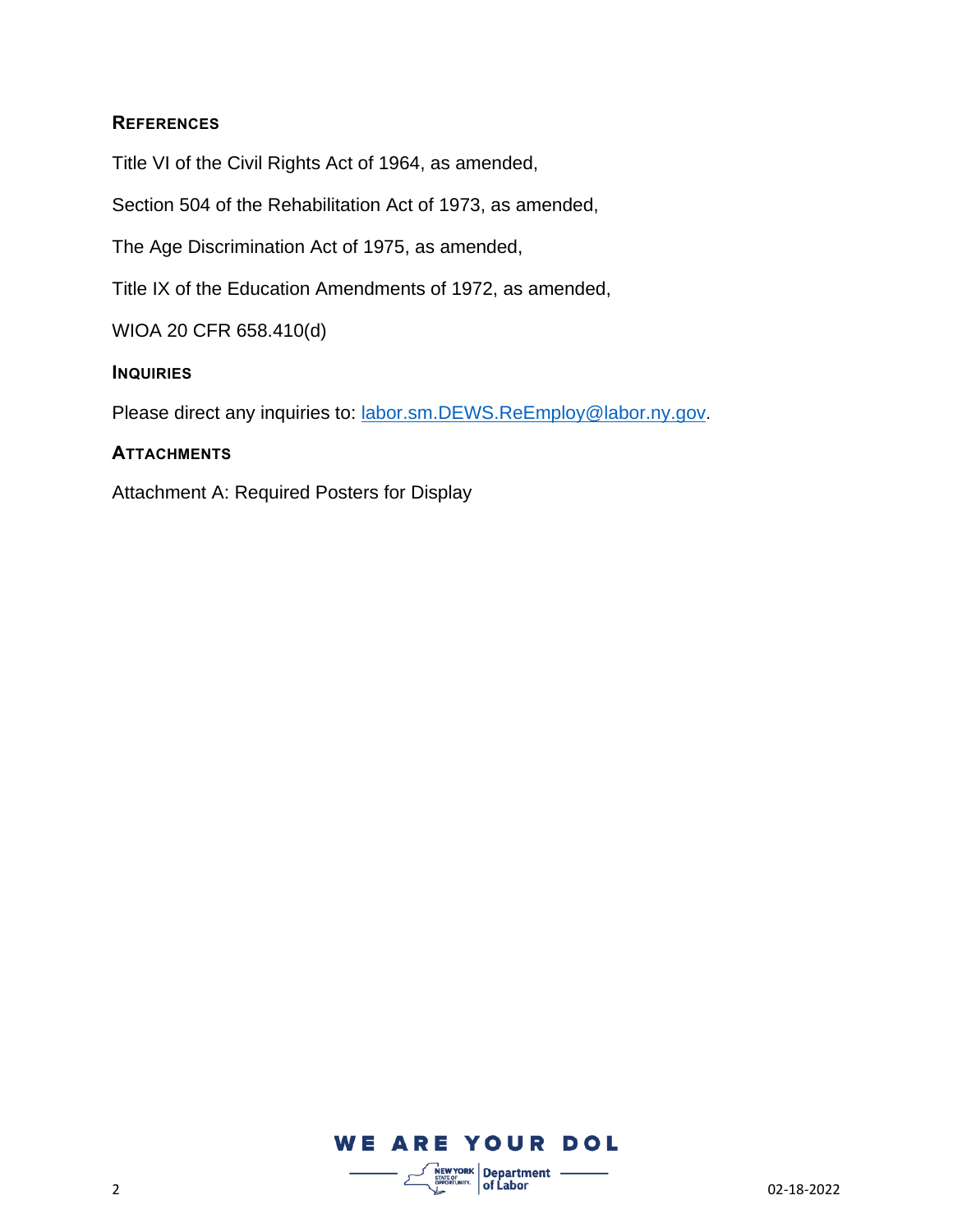# **Required Posters for Customer Display**

| <b>Customer</b>      | <b>Description/Number/Date</b> | Link/Comment                                                                         |
|----------------------|--------------------------------|--------------------------------------------------------------------------------------|
| <b>Posting Name</b>  |                                |                                                                                      |
| NYS Division of      | N/A                            | Color 8.5 x 11                                                                       |
| Human Rights         |                                | https://dhr.ny.gov/system/files/documents/2022/05/poster.pdf                         |
| Poster (English      |                                |                                                                                      |
| and Spanish)         |                                |                                                                                      |
| Employment           | P834                           | Color 11 x 17                                                                        |
| Services             | (Revised 02/2020)              | https://dol.ny.gov/system/files/documents/2021/03/p834.pdf                           |
| Complaint            |                                |                                                                                      |
| (English and         |                                |                                                                                      |
| Spanish)             |                                |                                                                                      |
| Equal                | <b>DEOD 310</b>                | Color 11 x 17                                                                        |
| Opportunity is       | (Revised 07/2019)              | https://dol.ny.gov/system/files/documents/2021/03/deod310.pdf                        |
| the Law              |                                |                                                                                      |
| (English)            |                                |                                                                                      |
| Equal                | <b>DEOD 310S</b>               | Color 11 x 17                                                                        |
| Opportunity is       | (Revised 07/2019)              | https://dol.ny.gov/system/files/documents/2021/03/deod310span.pdf                    |
| the Law              |                                |                                                                                      |
| (Spanish)            |                                |                                                                                      |
| Equal                | EEOC-P/E-1                     | Color 8.5 x 11                                                                       |
| Opportunity is       | (Revised 11/2009)              | https://www.dol.gov/sites/dolgov/files/ofccp/regs/compliance/posters/pdf/eeopost.pdf |
| the Law              |                                |                                                                                      |
| (Federal)            |                                |                                                                                      |
| Federal              | <b>WH1088</b>                  | Color 8.5 x 11                                                                       |
| Minimum Wage         | (Revised 07/2016)              | https://www.dol.gov/whd/regs/compliance/posters/minwagep.pdf                         |
|                      |                                |                                                                                      |
|                      |                                | Color 11 x 17                                                                        |
|                      |                                | https://www.dol.gov/whd/regs/compliance/posters/minwage.pdf                          |
|                      |                                |                                                                                      |
| <b>State Minimum</b> | LS207                          | B&W 8.5 x 11                                                                         |
| Wage                 | (Revised 12/2020)              | https://dol.ny.gov/system/files/documents/2021/12/ls207.pdf                          |
|                      |                                |                                                                                      |

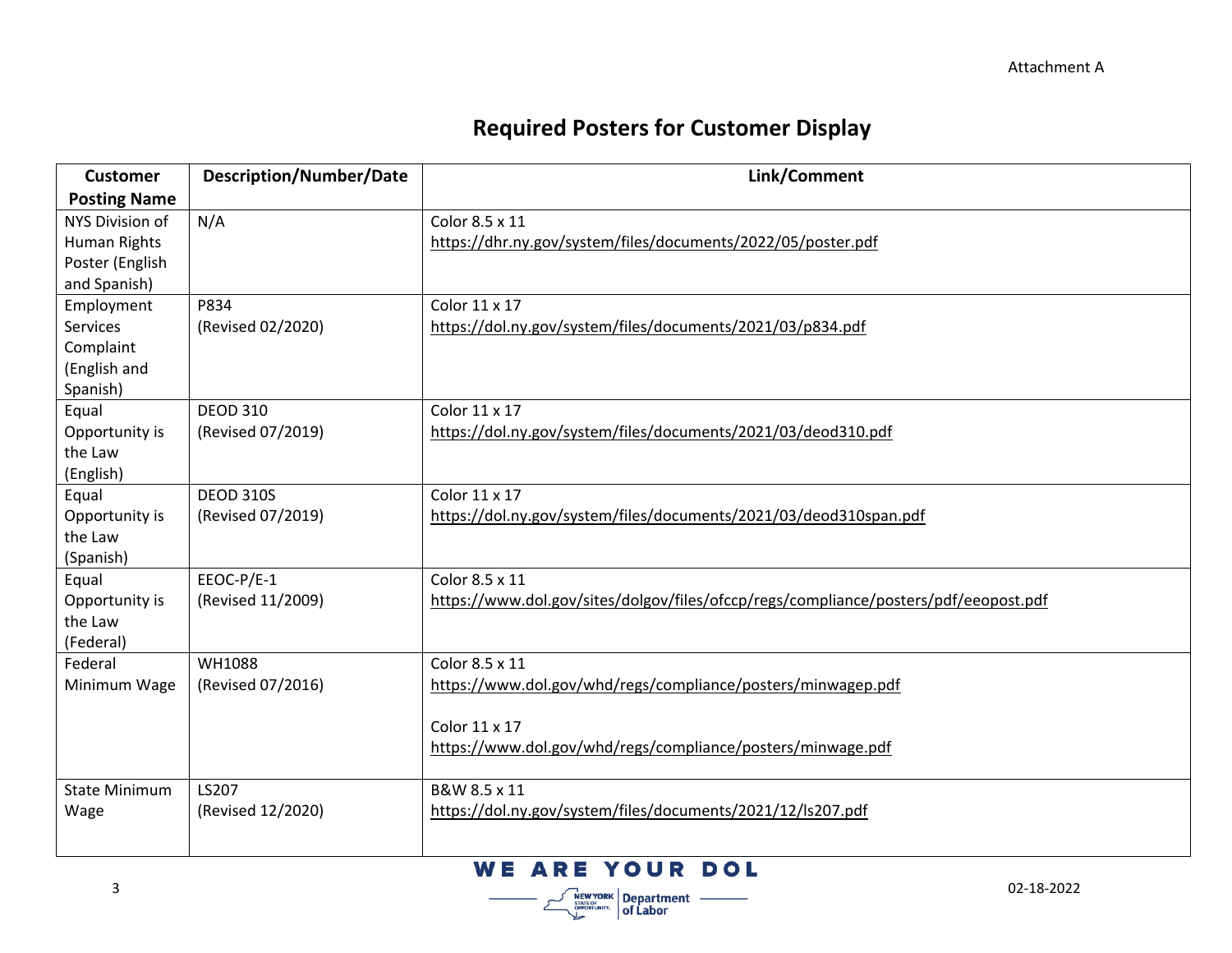| Language<br>Identification<br>Tool                                                            | Language Identity Tool<br>(Revised 07/2019) | Color 8.5 x 11<br>https://dol.ny.gov/system/files/documents/2021/03/8.5x11-language-identification-tool.pdf<br>Color 11 x 17<br>https://dol.ny.gov/system/files/documents/2021/03/11x17-language-identification-tool.pdf |
|-----------------------------------------------------------------------------------------------|---------------------------------------------|--------------------------------------------------------------------------------------------------------------------------------------------------------------------------------------------------------------------------|
| Right to File a<br>Complaint                                                                  | N/A                                         | Color 8.5 x 11<br>https://dol.ny.gov/system/files/documents/2021/09/right-to-file-a-language-access-complaint-poster.pdf                                                                                                 |
| Veterans<br>Priority of<br>Service                                                            | P153<br>(Revised 01/2016)                   | Color 11 x 17<br>https://dol.ny.gov/system/files/documents/2021/09/p153.pdf                                                                                                                                              |
| Migrant and<br>Seasonal<br>Agricultural<br>Worker<br><b>Protection Act</b><br>(MPSA) (English | WH Publication 1376<br>(Revised 04/1983)    | Color 8.5 x 11<br>https://www.dol.gov/whd/regs/compliance/posters/mspaensp.pdf<br>Black & White 8.5 x 11<br>https://www.dol.gov/whd/regs/compliance/posters/mspaenspbw.pdf                                               |
| and Spanish)<br>Job Safety and<br>Health<br>Protection                                        | OSHA 3165-<br>(Revised 04/2015)             | Color 8.5 x 14<br>https://www.osha.gov/sites/default/files/publications/osha3165.pdf                                                                                                                                     |
| Employment<br>and Training<br>Administration<br>Complaint<br>Poster (English<br>and Spanish)  | N/A                                         | Color 8.5 x 11<br>https://wdr.doleta.gov/directives/attach/TEN/ten2009/TEN15-09a1.pdf                                                                                                                                    |
| For Workers<br>with Disabilities                                                              | <b>WH1284</b><br>(Revised 01/2018)          | Color 11 x 17<br>https://www.dol.gov/whd/regs/compliance/posters/disabc.pdf                                                                                                                                              |
| American Sign<br>Language<br>Interpreter<br>Poster                                            | Z1<br>(Revised 11/2021)                     | https://dol.ny.gov/system/files/documents/2022/06/asl-interpreterposter 2021.pdf                                                                                                                                         |

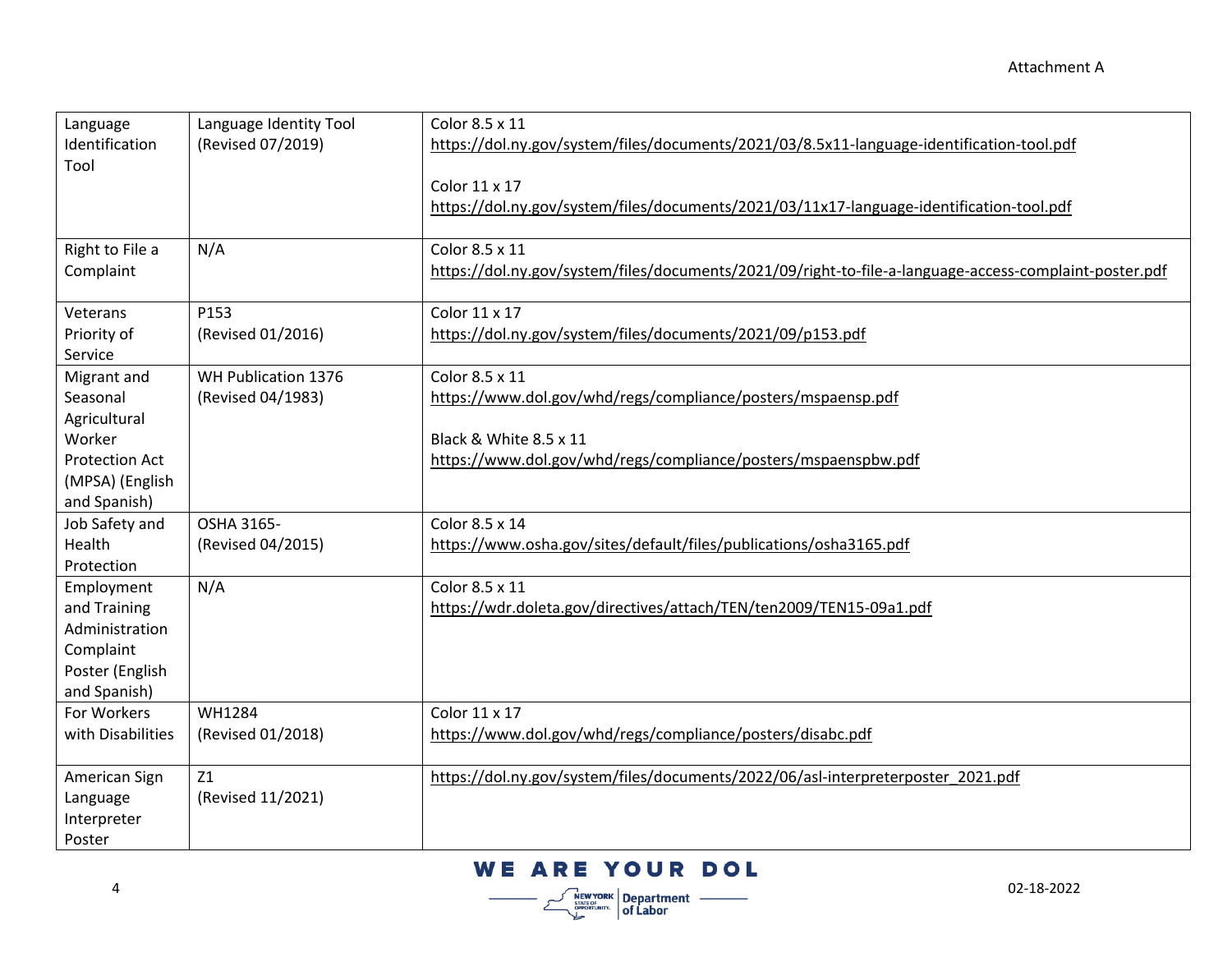# **Required Posters for Staff Display**

| <b>Staff Posting</b>  | <b>Description/Number/Date</b> | Link/Comment                                                                                        |
|-----------------------|--------------------------------|-----------------------------------------------------------------------------------------------------|
| <b>Name</b>           |                                |                                                                                                     |
| Domestic              | N/A                            | http://sdolintranet:81/domestic-violence/pdf/p21.pdf                                                |
| Violence              |                                |                                                                                                     |
| Poster                |                                |                                                                                                     |
| <b>FMLA</b>           | WH1420                         | Color 11 x 17                                                                                       |
|                       | (Revised 04/2016)              | https://www.dol.gov/whd/regs/compliance/posters/fmlaen.pdf                                          |
| Public                | P208                           | Color 11 x 17                                                                                       |
| Employees             | (Revised 07/2017)              | https://dol.ny.gov/system/files/documents/2021/02/p208 public employees job safety health protectio |
| Job Safety &          |                                | n.pdf                                                                                               |
| Health                |                                |                                                                                                     |
| Protection            |                                |                                                                                                     |
| Fair Labor            | WH1385                         | Color 11 x 17                                                                                       |
| <b>Standards Act</b>  | (Revised 07/2016)              | https://www.dol.gov/whd/regs/compliance/posters/wh1385State.pdf                                     |
| State and             |                                |                                                                                                     |
| Local                 |                                |                                                                                                     |
| Government            |                                |                                                                                                     |
| Employees             |                                |                                                                                                     |
| The Right to          | 2706                           | Color 8.5 x 11                                                                                      |
| Know Law              | (Revised 04/2000)              | https://www.health.ny.gov/environmental/workplace/right_to_know/docs/rtk.pdf                        |
| Employee              | WH1462                         | Color 11 x 17                                                                                       |
| Polygraph             | (Revised 07/2016)              | https://www.dol.gov/whd/regs/compliance/posters/eppac.pdf                                           |
| <b>Protection Act</b> |                                |                                                                                                     |
|                       |                                | Black & White 11 x 17                                                                               |
|                       |                                | https://www.dol.gov/whd/regs/compliance/posters/eppabw.pdf                                          |
| American Sign         | Z1                             |                                                                                                     |
| Language              | (Revised 11/2021)              |                                                                                                     |
| Interpreter           |                                | https://dol.ny.gov/system/files/documents/2022/06/asl-interpreterposter 2021.pdf                    |
| Poster                |                                |                                                                                                     |